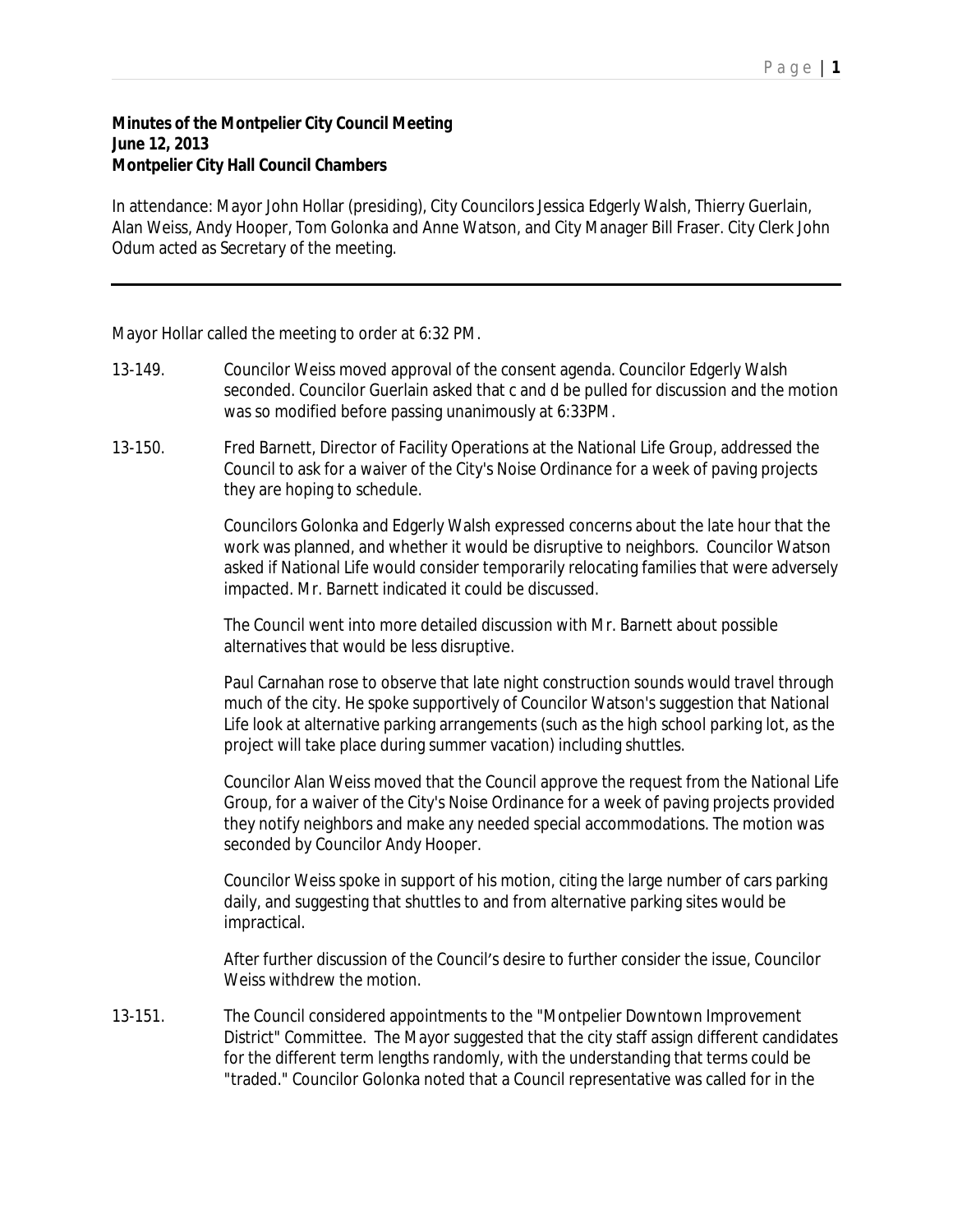original discussions. To meet the terms of the ordinance and accommodate all interested parties, it would need to be a non-voting position.

Councilor Thierry Guerlain moved that Philip Zalinger (Zalinger, Cameron & Lambek), Jesse Jacobs (owner of several downtown properties), Karen Williams-Fox (Woodbury Mountain Toys), Kevin Ellis (Partner at the communications firm of KSE Partners, LLP), Steven Cook (Deputy Commissioner of the Vermont Department of Tourism & Marketing), Mary L. Collins (Summit School of Traditional Music and Culture), Claire Benedict (Bear Pond Books), Bob Watson (Capitol Grounds) and Jason Cheney (Trumbull - Nelson Construction Company, Inc.) and Kim Bent (Lost Nation Theater) be appointed to the Committee, along with Councilor Edgerly Walsh in a non-voting capacity. The motion was seconded by Councilor Anne Watson. The motion carried unanimously at 6:50.

13-152. Paul Carnahan, Gregg Gossens and Phayvanh Luekhamhan addressed the Council on behalf of Montpelier Alive to promote the parklet proposal.

> Councilor Weiss congratulated Montpelier Alive for being recognized for the poetry event. He asked if the relevant city committees had been approached for input on parklets, citing the potential for conflicts.

The Council engaged in a discussion of possible permutations of, and variables related to, the parklet proposal. Councilor Golonka wanted to be certain to avoid losing revenue.

City Manager Fraser noted that the current parklet project would be distinct from the vendor ordinance, which prohibits seating and parking obstruction.

Councilor Weiss suggested that the previously proposed sidewalk seating ordinance should be considered prior to a parklet project, or in concert with it.

The City Clerk expressed the concerns within his office that the additional strain on the parking supply (or the perception of such a strain) could exacerbate tensions on the parking topic among the citizenry.

Councilor Guerlain asked about angle parking spaces and ADA compliance.

Councilor Thierry Guerlain moved that the Council approve the adoption of a pilot project for "parklets" for this summer and next, for up to 6 parking spaces, as described in the proposal by Montpelier Alive. The motion was seconded by Councilor Anne Watson.

Councilor Weiss unfavorably compared the relatively quick action by the Council to support this project to the decision to defer a final decision on the National Life proposal.

The motion carried unanimously at 7:15.

13-156. Lyn Munno (Park Commissioner), was joined by Sharon Asay and Elizabeth Grupp to discuss the dog waste issue in the park. Munno discussed the likely recommendations taking shape from committee discussions, and suggested that the discussion may be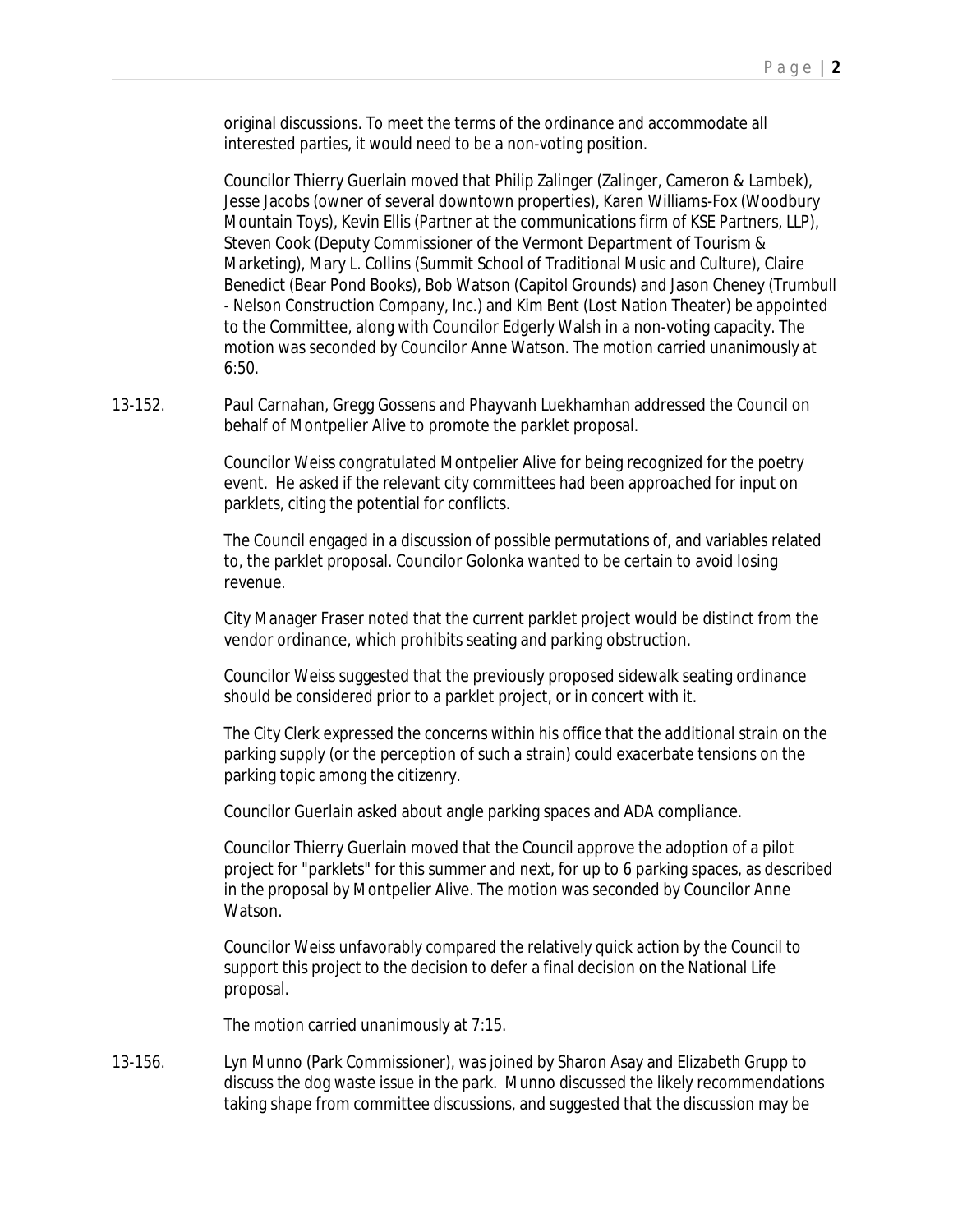expanded to include a discussion of dog waste throughout the city. Ms. Asay indicated she had heard public feedback indicating support for such an expanded discussion. Mayor Hollar spoke supportively of the idea.

Under questioning from Councilor Guerlain, the group established that there is no literal "leash law," but that dogs were required to be under control (including in Hubbard Park, although it was established by Councilor Hooper that differing treatment of dogs in the park had been an unwritten tradition).

Councilor Watson asked about the possibility of having owners dig holes for dog waste.

Councilor Guerlain asked how other communities funded dog waste remediation strategies, and the group responded with a variety of approaches that could be considered.

Councilor Edgerly Walsh suggested that the Council would like to hear a proposal for the city. Other councilors concurred.

13-154. The Mayor opened the public hearing at 7:49 to consider adopting the revised Water and Sewer Rate Resolution as recommended by the Water and Sewer Rate Committee, and to consider amendments to the City's Code of Ordinances, Chapter 3. Public Works, Article 3-IV, Sewer Department).

> Councilor Edgerly Walsh suggested a technical tweak to the ordinance wording for presentation at the second hearing.

Sandy Gallup (Montpelier Finance Director) discussed the water/sewer rates, as well as the recommendation that the relevant ordinance be changed.

Councilor Jessica Edgerly Walsh moved the adoption of the revised Water and Sewer Rate Resolution as recommended by the Water and Sewer Rate Committee, seconded by Councilor Anne Watson. The motion carried unanimously at 7:48.

At 7:50, the Mayor closed the public hearing.

13-149(c),(d) After a brief discussion, Councilor Thierry Guerlain moved that the council approve items c and d of the consent agenda. Councilor Andy Hooper seconded. The motion passed unanimously at 7:52.

City Manager Fraser thanked Tim Heney and the Heney family for a favorable lease.

13-157. Councilor Edgerly Walsh expressed her appreciation at the middle school for engaging students in experience based learning.

> Councilor Watson reported that she and some of her students are hosting an "ice cream on the bus day" Friday afternoon on the circulator bus. She also indicated that she had received questions about the smell of the utility polls on the bike path behind Green Mountain Power, and will be meeting with GMP representatives to discuss it.

> Councilor Weiss announced the selection of 4 eligible students who would receive Harry Sheridan scholarships of \$4250 (per year for four years). He further asked about the city